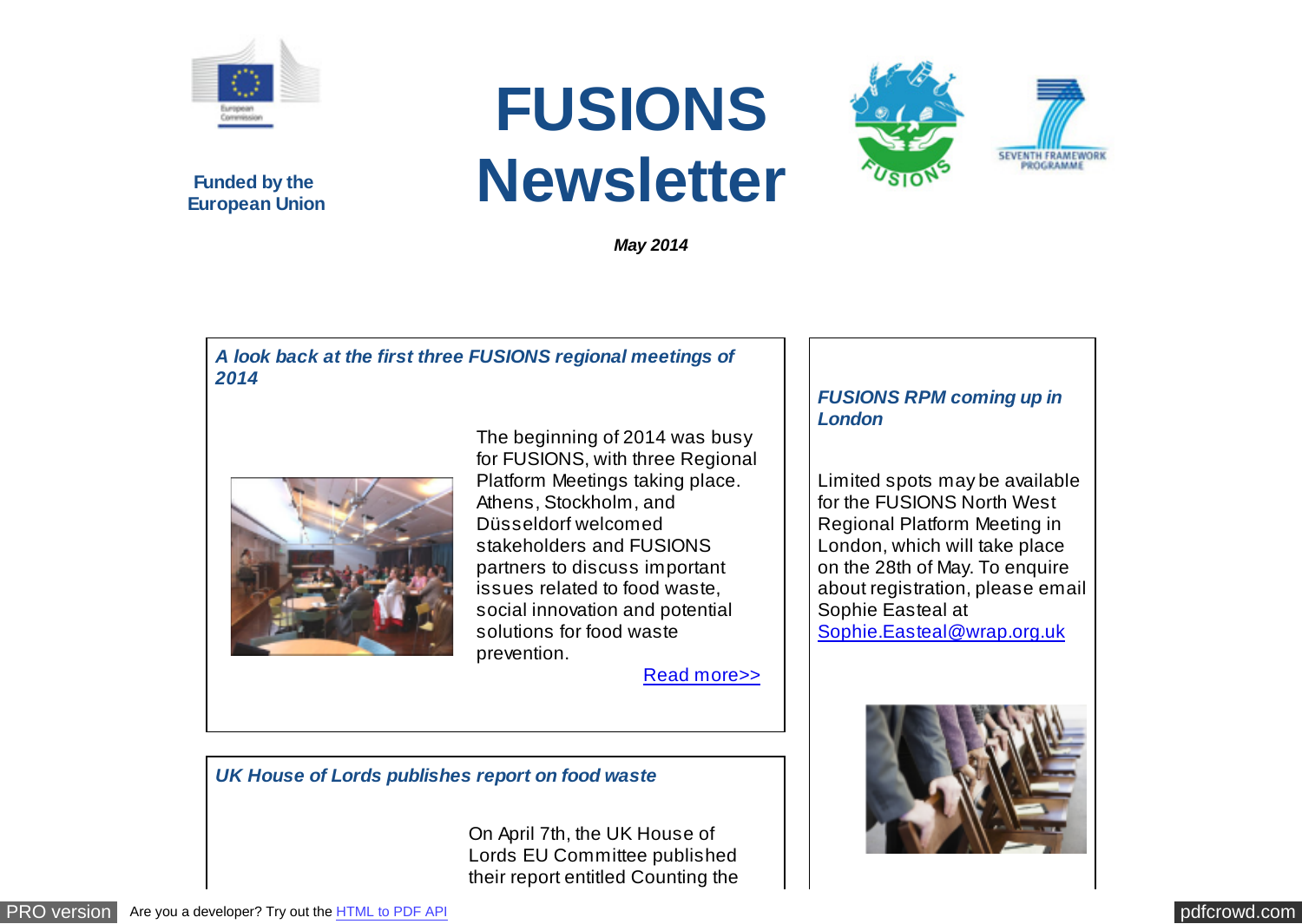

Cost of Food Waste: EU Food Waste Prevention. The report calls for urgent action on food waste in the UK and in Europe, citing the fact that consumers in industrialised countries waste almost as much food as the entire net food production of sub-Saharan Africa (222 million tonnes of food wasted vs. 230 million tonnes produced).

[Read more>>](http://www.eu-fusions.org/news/uk-house-of-lords-publishes-report-on-food-waste) 

#### *FUSIONS Social Camp explores social innovation in practice*



The Social Camp on "Social innovation for food waste prevention and reduction", organised by [Last Minute Market](http://www.lastminutemarket.it/) and the Department of Agro-Food Science and Technology of the University of Bologna within the European Project FUSIONS, took place at the Academy of Sciences of Bologna on the 8th of April 2014.

[Read more>>](http://www.eu-fusions.org/news/fusions-social-camp-explores-social-innovation-in-practice)

#### *Two new FUSIONS delivrables available!*

Two recent FUSIONS deliverables, on EUROSTAT's reporting methods and general food waste reporting methodology and practice, are now available [here.](http://www.eu-fusions.org/publications)



### *FUSIONS 2nd annual EPM announced*

The second FUSIONS European Platform Meeting will take place on 30-31 October 2014 in Brussels. For more information please see the EPM Date Saver [here.](http://www.eu-fusions.org/uploads/documents/7eed6af14c4ec024cb58f5103f136ffb97c74985.pdf)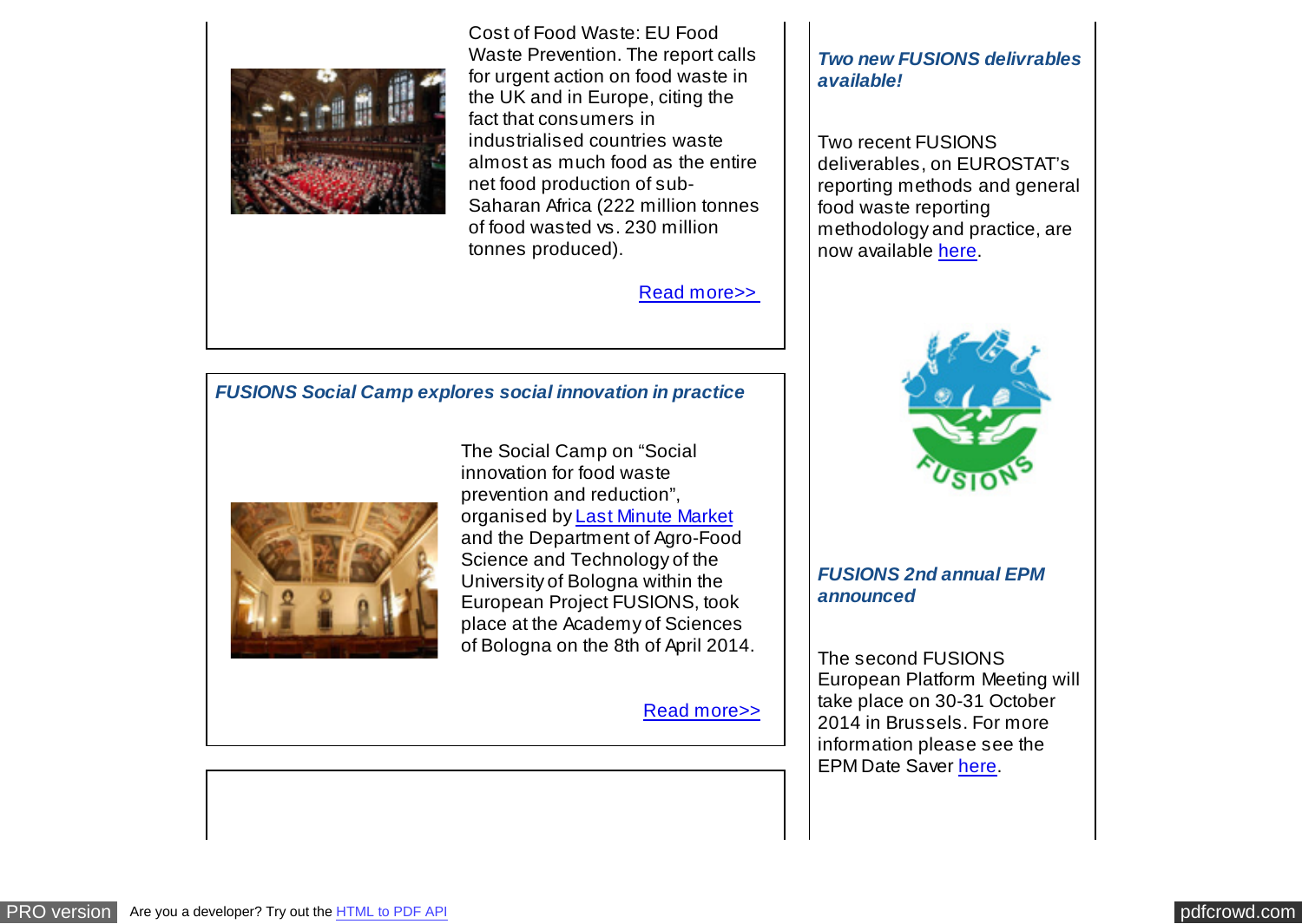



A European Cooperation in Science and Technology (COST) workshop on "Food Waste in the European Food Supply Chain: Challenges and Opportunities" was held in Athens on 12-13 May 2014.

[Read more>>](http://www.eu-fusions.org/news/fusions-participates-in-cost-workshop-on-food-waste-in-the-european-supply-chain)



#### *FUSIONS to present at Green Week 2014*

FUSIONS partner Sophie Easteal from WRAP will present the work of FUSIONS on social innovation at the session on "Innovating for sustainable food systems: how can less bring more?", taking place on 4 June 2014. For more details, click [here.](http://ec.europa.eu/environment/greenweek/)



*Hot news*  [Keep your eyes open](http://ec.europa.eu/environment/eussd/food.htm) for the European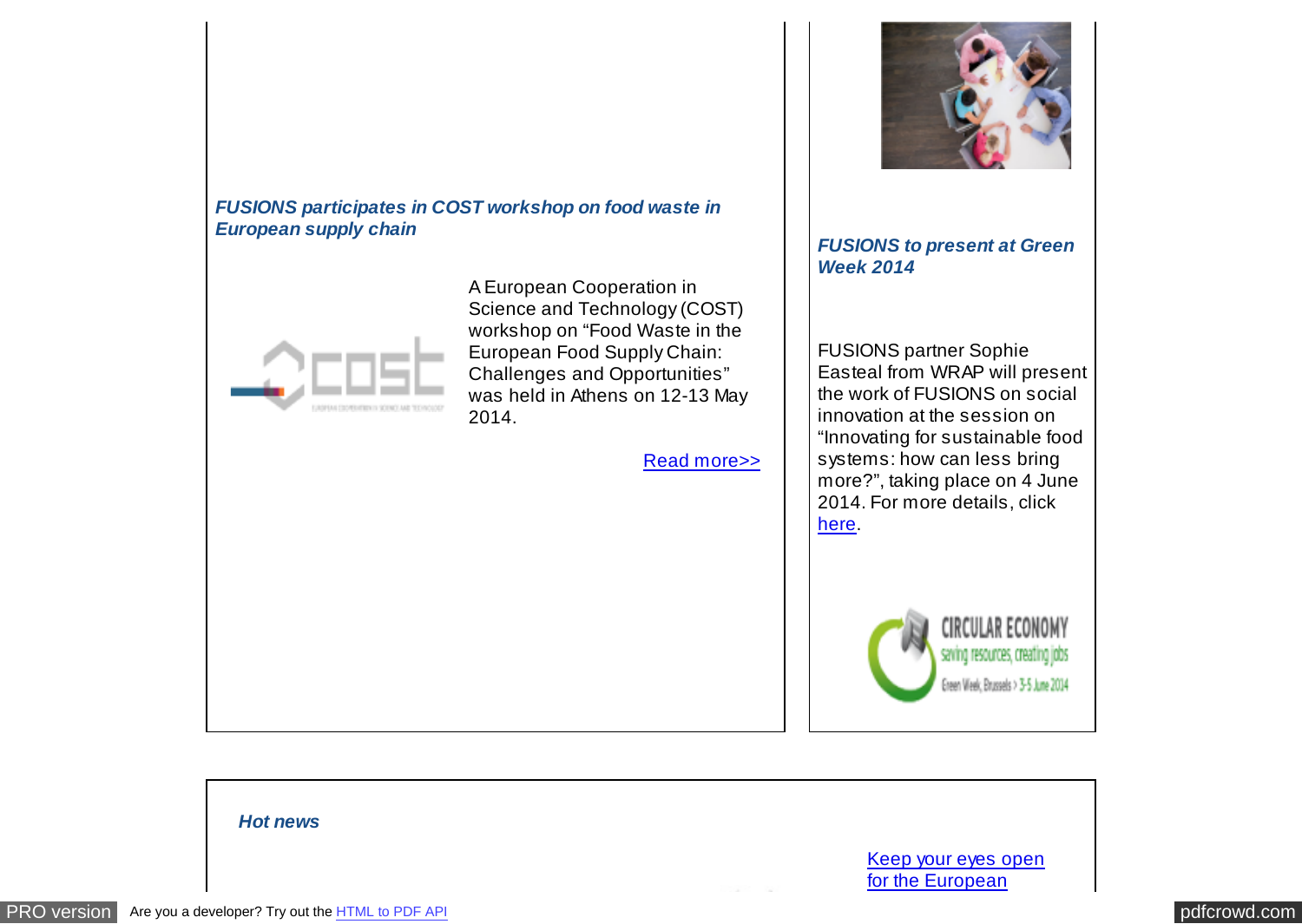

WRAP publishes best practice guide [for redistributing food](http://www.wrap.org.uk/sites/files/wrap/Our%20guiding%20principles%20for%20redistributing%20surplus%20food%20-%20v5%20%282%29.pdf) waste



Commission's [Communication on](http://ec.europa.eu/environment/eussd/food.htm) Sustainable Food. Sources say it is expected to be published in July 2014.



On 8 May 2014, FUSIONS partner Hilke Bos-Brouwers [presented the project](http://ec.europa.eu/dgs/health_consumer/dgs_consultations/working_groups_2014_en.htm) at the 3rd meeting of DG SANCO's Working Group on Food Looses & Food Waste under the Advisory Group on the Food Chain, Animal & Plant Health.



EU Food Sense held a conference about [sustainable food and](http://emcmillanscott.com/food-sense-conference/4583819622) food waste on April 2nd



On the 7th and 8th of May FUSIONS took part in the SAVE FOOD Congress along with speakers from FAO, UNEP, and leading private sector companies showing how to [reduce food loss and](http://www.save-food.org/cipp/md_interpack/custom/pub/content,oid,23696/lang,2/ticket,g_u_e_s_t/~/Congress_2014.html) waste



On April 1st in Brussels, FUSIONS joined partner Feeding the 5k in providing 6000 [meals from produce](http://www.feeding5k.org/) that would have otherwise gone to waste.

#### *Follow us online!*